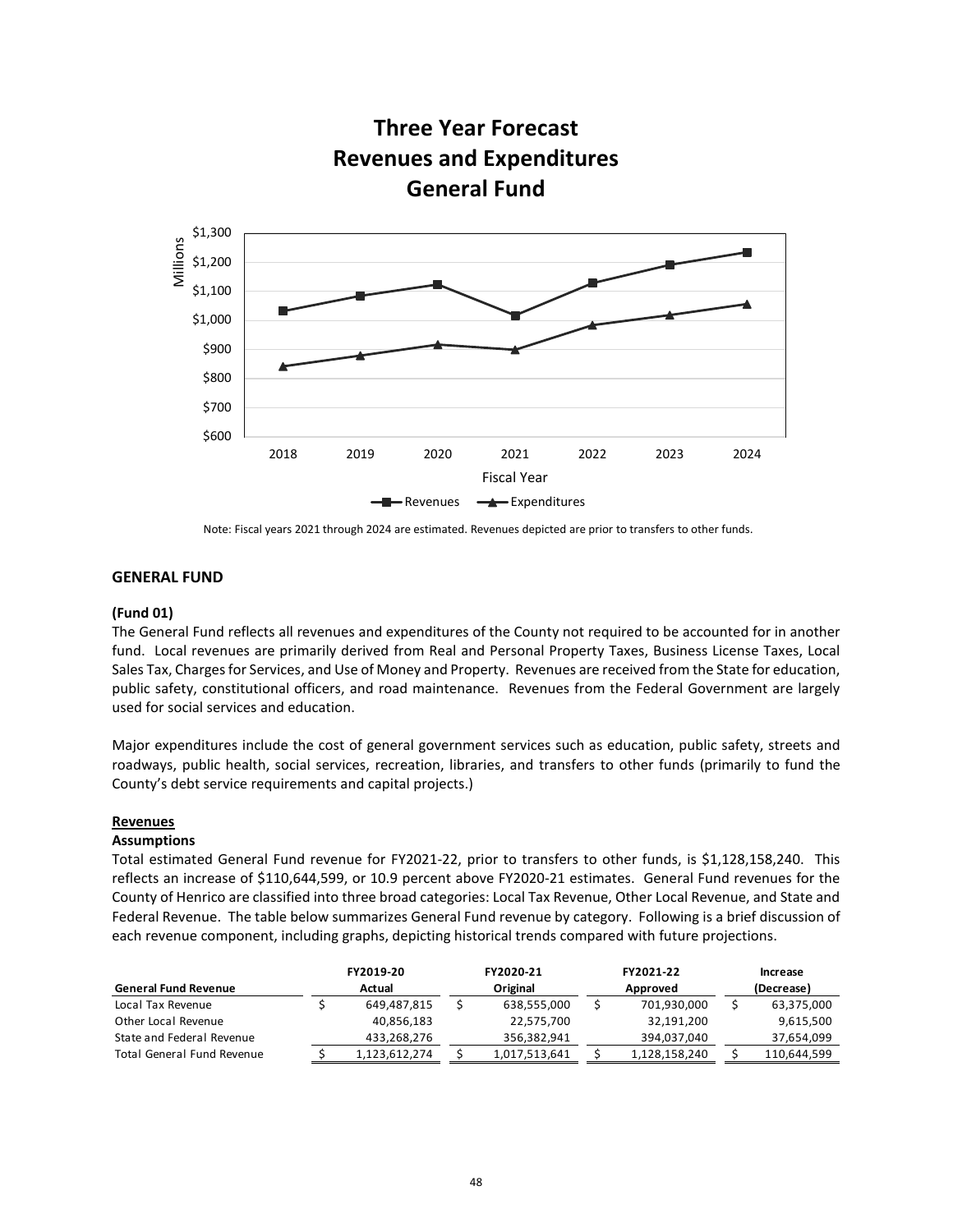### **Local Tax Revenue:**

Local Tax Revenue represents Henrico County's principal source of local revenue. County tax revenue is projected to total \$701.9 million, or 62.2 percent, of total General Fund revenue for FY2021-22. This represents an increase of 9.9 percent, or \$63.4 million above the current fiscal year. Local Tax Revenue includes:

|                                |          | FY2020-21   | FY2021-22         | <b>Increase</b> |            | Percent | Pct. Of  |
|--------------------------------|----------|-------------|-------------------|-----------------|------------|---------|----------|
| <b>Local Tax Revenue</b>       | Original |             | Approved          |                 | (Decrease) | Change  | Category |
| Real Property Tax              | \$       | 370,500,000 | \$<br>393,000,000 |                 | 22,500,000 | 6.1%    | 56.0%    |
| Personal Property Tax          |          | 124,170,000 | 125,070,000       |                 | 900,000    | 0.7%    | 17.8%    |
| Other Property Tax             |          | 4,475,000   | 13,250,000        |                 | 8,775,000  | 196.1%  | 1.9%     |
| Local Sales Tax                |          | 55,000,000  | 70,000,000        |                 | 15,000,000 | 27.3%   | 10.0%    |
| <b>Business License Tax</b>    |          | 34,000,000  | 36,000,000        |                 | 2,000,000  | 5.9%    | 5.1%     |
| Motor Vehicle License Tax      |          | 7,000,000   | 7,400,000         |                 | 400,000    | 5.7%    | 1.1%     |
| Consumer Utility Tax           |          | 2,750,000   | 2,750,000         |                 |            | 0.0%    | 0.4%     |
| Hotel/Motel Tax                |          | 8,000,000   | 8,000,000         |                 |            | 0.0%    | 1.1%     |
| <b>Bank Franchise Tax</b>      |          | 7,500,000   | 15,000,000        |                 | 7,500,000  | 100.0%  | 2.1%     |
| Food & Beverage (Meals) Tax    |          | 19,000,000  | 24,000,000        |                 | 5,000,000  | 26.3%   | 3.4%     |
| Other Local Taxes              |          | 6,160,000   | 7,460,000         |                 | 1,300,000  | 21.1%   | 1.1%     |
| <b>Total Local Tax Revenue</b> |          | 638,555,000 | 701,930,000       |                 | 63,375,000 | 9.9%    | 100.0%   |

The majority, 73.8 percent, of the \$701.9 million in Local Tax revenues is derived from Real and Personal Property Tax, which are estimated to generate approximately \$518 million, or 45.9 percent, of total General Fund revenue. Projected Local Sales Tax revenue was increased \$15 million, or 27.3 percent, in FY2021-22 and makes up 10 percent of Local Tax revenue. Business & Professional License (BPOL) Tax revenue is projected to increase \$2 million, or 5.9 percent, in FY2021-22, in part because of the successful increase in the BPOL Tax exemption which now stands at \$500,000 of gross receipts.

The Motor Vehicle License Tax revenue is projected to increase \$0.4 million, or 5.7 percent, in FY2021-22. The Consumer Utility (electric only) Tax revenue estimate of \$2.75 million is projected to remain flat. Revenue from the 8.0 percent Hotel/Motel Tax, estimated to total only \$8.0 million, unchanged from FY2020-21 as that sector is still recovering from impacts of the COVID-19 pandemic. Hotel/Motel collections are pledged to the Greater Richmond Convention Center Authority (GRCCA) during FY2021-22, and the Convention Center will return \$2.0 million (one fourth of the 8.0 percent levy) to the County at the end of FY2021-22. The assumptions used when preparing the FY2022-23 – FY2023-24 revenue estimates for each of these taxes are described in greater detail in the following pages.

**Real Property Taxes** are estimated to generate \$393 million, or 34.8 percent, of the County's total General Fund revenue in FY2021-22. This revenue estimate increased by \$22.5 million in FY2021-22. Included within this total is revenue derived from current real estate taxes and real estate taxes paid by public service corporations. The FY2021-22 budget is balanced within the tax rate of \$0.87 per \$100 of assessed value for CY2021.

Assessment information for January 2021 indicates real estate assessments total \$44.1 billion, reflecting an increase of approximately \$1.5 billion, or 13.4 percent, from the January 2020 assessed



values. The increase was driven by reassessments with a residential growth of 5.7 percent and commercial decline of 1.2 percent. The commercial percentage of the tax base equated to 31.1 percent in January 2021, a decrease of 1.4 percent when compared to January 2020.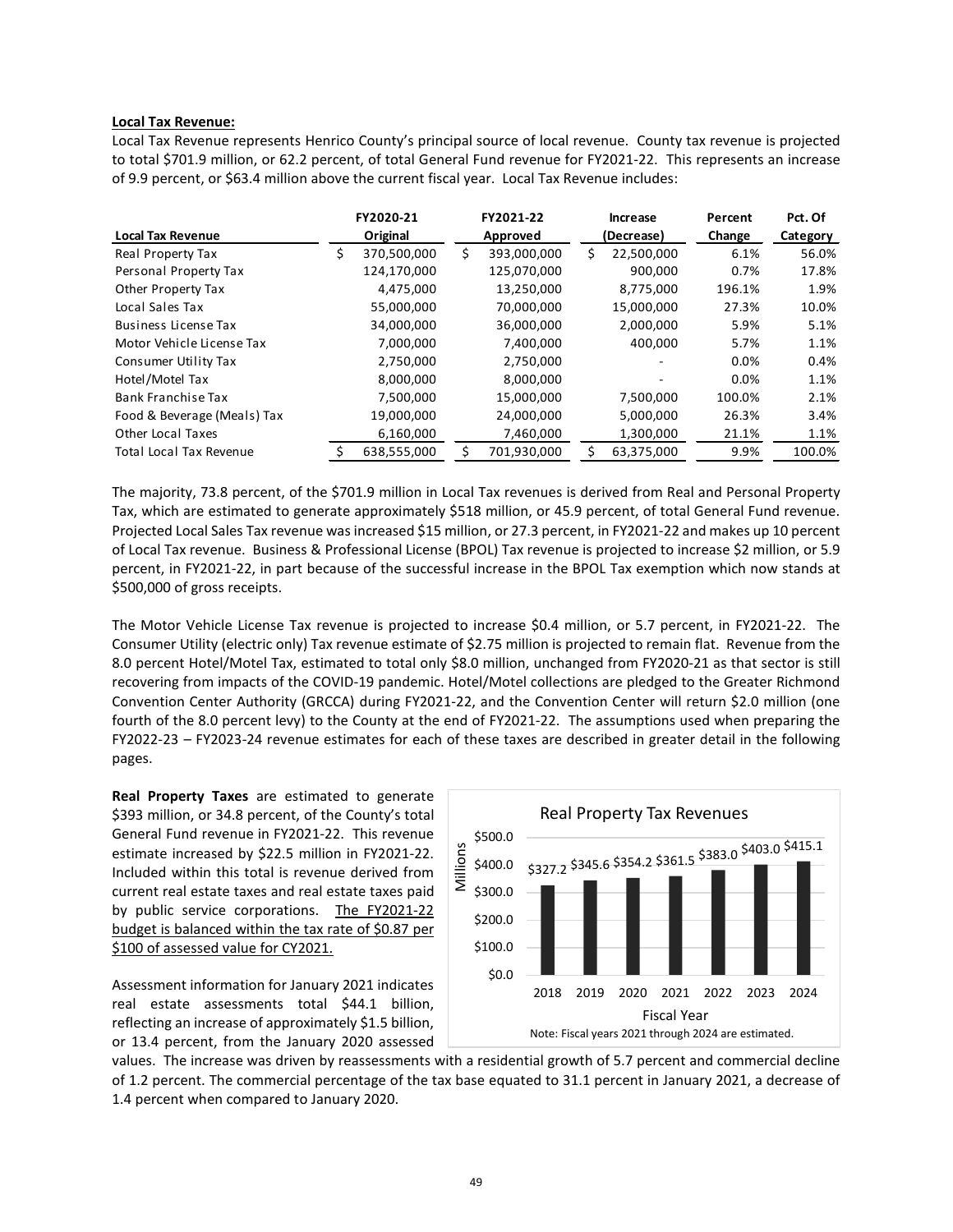Yearly projections for countywide assessments are based on a forecast model factoring in changes in both residential and commercial values as well as the addition of new residential and commercial construction. The FY2022-23 and FY2023-24 projections assume increases to the County's real property tax collections of 5.2 percent and 3.0 percent, respectively.

**Personal Property Taxes** are levied on the tangible property of individuals and businesses. For individuals, this tax is primarily on automobiles and recreational vehicles. Business personal property includes motor vehicles, machines, furniture, computers, fixtures, and tools. The approved budget maintains the following Personal Property Tax rates: \$3.50 per \$100 of assessed value for tangible personal property; \$0.30 per \$100 of assessed value for machinery and tools; \$0.50 per \$100 of assessed value on airplanes; \$1.00 per \$100 of assessed value for one vehicle for rescue squad volunteers and \$0.40 per \$100 of assessed value for computer and peripheral equipment used in Data Centers. Also included is



the Personal Property Tax rate of \$0.01 per \$100 of assessed value for tangible personal property owned by disabled veterans and vehicles equipped for the physically handicapped.

In an effort to enhance the County's economic development efforts, several personal property tax rates have been reduced. The FY2015-16 budget reduced the machinery and tools tax rate from \$1.00 per \$100 to \$0.30 per \$100 of assessed value. The FY2016-17 Approved Budget reduced the tax rate on aircraft from \$1.60 per \$100 assessed value to \$0.50 per \$100. In the FY2017-18 Approved Budget the tax of \$0.40 per \$100 of assessed value was established for computer and peripheral equipment used in Data Centers at a rate lower than allowed by State code.

FY2021-22 marks the twenty-fourth year of the Personal Property Tax Relief Act (PPTRA) enacted by the General Assembly in 1998, although actual reimbursements to localities were capped by the State in the 2004 legislative session. Due to the State payment cap, the amount of tax relief will vary by year and locality. The amount of funding Henrico will receive on an annual basis is \$37.0 million. For Henrico residents owning qualifying individual vehicles assessed at or below \$1,000, the State's reimbursement is intended to pay 100.0 percent of the CY2021 tax levy. For qualifying individual vehicles assessed between \$1,001 and \$20,000, the State will pay Henrico County 48.0 percent of the CY2021 tax levy. With qualifying individual vehicles valued at \$20,001 or more, the State will pay Henrico County 52.0 percent of the CY2021 tax levy for the first \$20,000 of value only. The PPTRA payments from the State are included in the actual and projected revenues shown in the graph above. Henrico's payment from the State will remain constant at \$37.0 million, so as personal property values increase over time, the actual percentage of State reimbursement will decrease as the share paid by taxpayers will increase.

Personal Property Tax revenue is estimated at \$125.1 million for FY2021-22. This represents 11.1 percent of total General Fund revenue. This revenue includes taxes from current personal property, taxes on personal property owned by public service corporations, and PPTRA. It is projected that Personal Property Tax receipts will increase by 2.4 percent in FY2022-23 and 3.0 percent in FY2023-24.

**Other General Property Tax** revenue includes delinquent real estate and personal property taxes, land redemptions and interest, and penalties on delinquent taxes.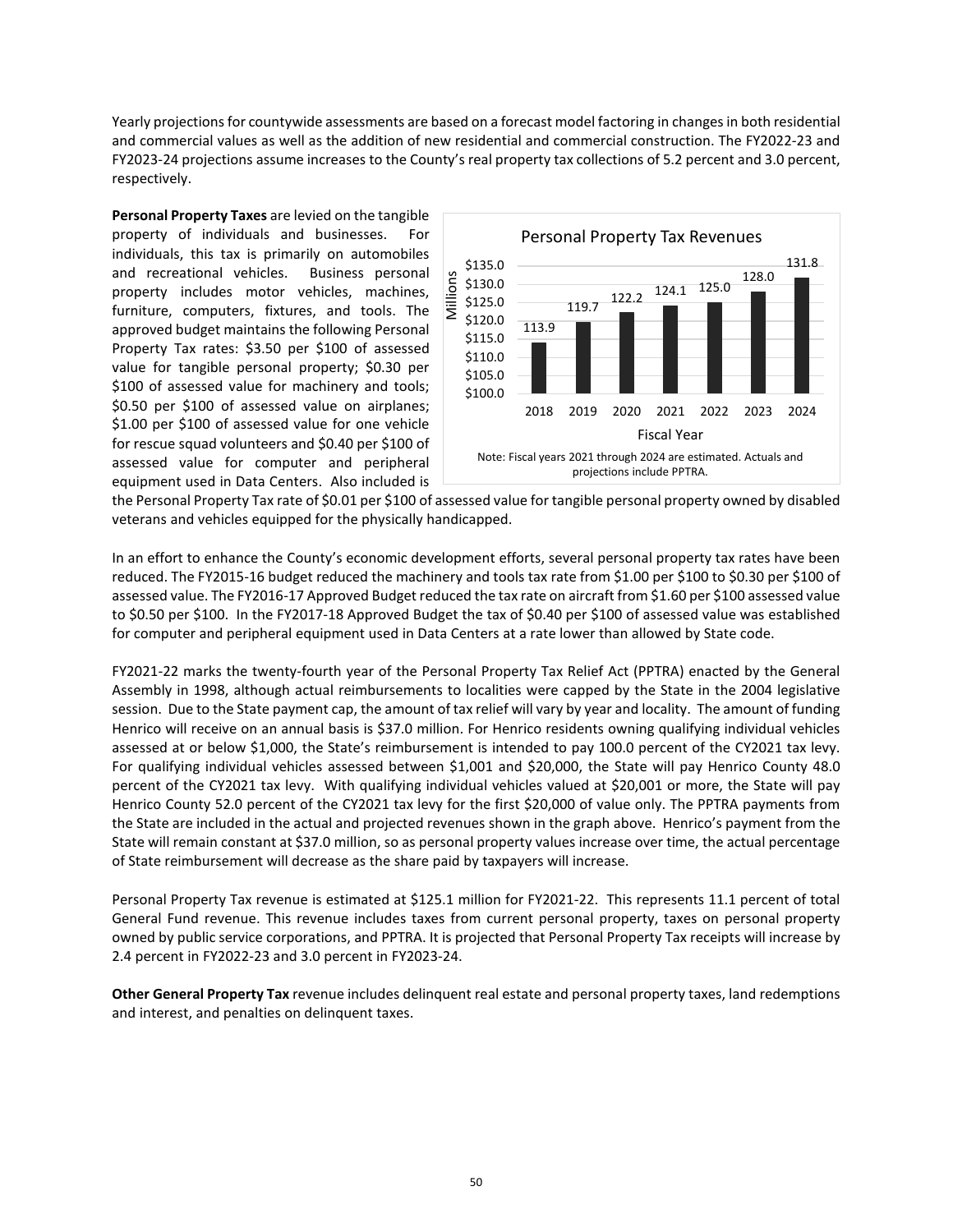**Local Sales Tax** revenue is considered an elastic revenue source because it is responsive to changes in the economy. Effective July 1, 2013, Virginia's Sales Tax rate was increased from 5.0 percent to 5.3 percent, with the State retaining 4.3 percent, and 1.0 percent returned to the locality. Effective October 1, 2021 the Sales and Use tax rate in Central Virginia increased 0.7 percent to 6.0 percent to provide a funding source for transportation projects through the Central Virginia Transportation Authority. This projection only includes the 1 percent remitted to Henrico County. Local Sales Tax revenue is projected to generate \$70.0 million in FY2021-22, an



increase of \$15.0 million, or 27.3 percent, from the current fiscal year budget. Local Sales Tax revenues are projected to increase by 7.1 percent in FY2022-23 and 3.5 percent FY2023-24. Henrico County's retailers continue to lead the Richmond Metropolitan Area in the generation of Local Sales Tax revenue. As of May 2021, Henrico County is recording 36.7 percent of the Local Sales Tax dollars redistributed to localities in the Richmond Metropolitan Area by the State. Additionally, Henrico leads the largest localities in Virginia in per capita taxable sales for CY2020.

**Business & Professional License (BPOL) Taxes** are levied on businesses operating in the County. All County businesses must hold a valid business license, but that license may or may not be taxable. In January 1996, Henrico County embarked on the most ambitious BPOL tax reduction strategy in Virginia in an effort to continue to attract economic development to the County. This strategy, completed with the FY1999-00 Annual Fiscal Plan, resulted in the exemption of the first \$100,000 of gross receipts for County businesses. In FY2017-18, FY2018-19, FY2019-20, and FY2020-21 the county increased this exemption by \$100,000 each year, now exempting the first \$500,000



of gross receipts. This exemption is different from the "threshold" tax reduction in other Virginia localities. For Henrico County businesses, the first \$500,000 of gross receipts is exempt from the BPOL tax – regardless of total gross receipts. In a "threshold" locality, if a business exceeds \$500,000 in gross receipts, all gross receipts become taxable as the tax reduction only applies to businesses with total gross receipts below the \$500,000 threshold. In addition, the FY2021-22 budget maintains a maximum uniform BPOL tax rate of \$0.20/\$100 of gross receipts for all business categories. Taking this increase to the BPOL tax exemption into consideration, the FY2022-23 and FY2023- 24 forecast estimates BPOL tax receipts will increase to a level of \$37.0 million and \$38.5 million, respectively.

**Motor Vehicle License Taxes** are collected for every motor vehicle or trailer normally garaged, stored or parked in the County. This tax is projected to increase to \$8.0 million during the forecast period.

**Consumer Utility Taxes** are estimated to be \$2.75 million in FY2021-22, increasing to \$2.9 million by FY2022-23 and \$3.0 million by FY2023-24. The Code of Virginia authorizes localities to impose a tax on the consumers of public utilities (not the same as a tax on utility providers). Residential consumers of public utilities are taxed \$0.70 plus the rate of \$0.007537 per kilowatt hour not to exceed \$1.00 per month. Commercial consumers are taxed \$1.15 plus the rate of \$0.00713 per kilowatt hour not to exceed \$10.00 per month. Industrial consumers are taxed \$1.15 plus the rate of \$0.007603 per kilowatt hour not to exceed \$10.00 per month.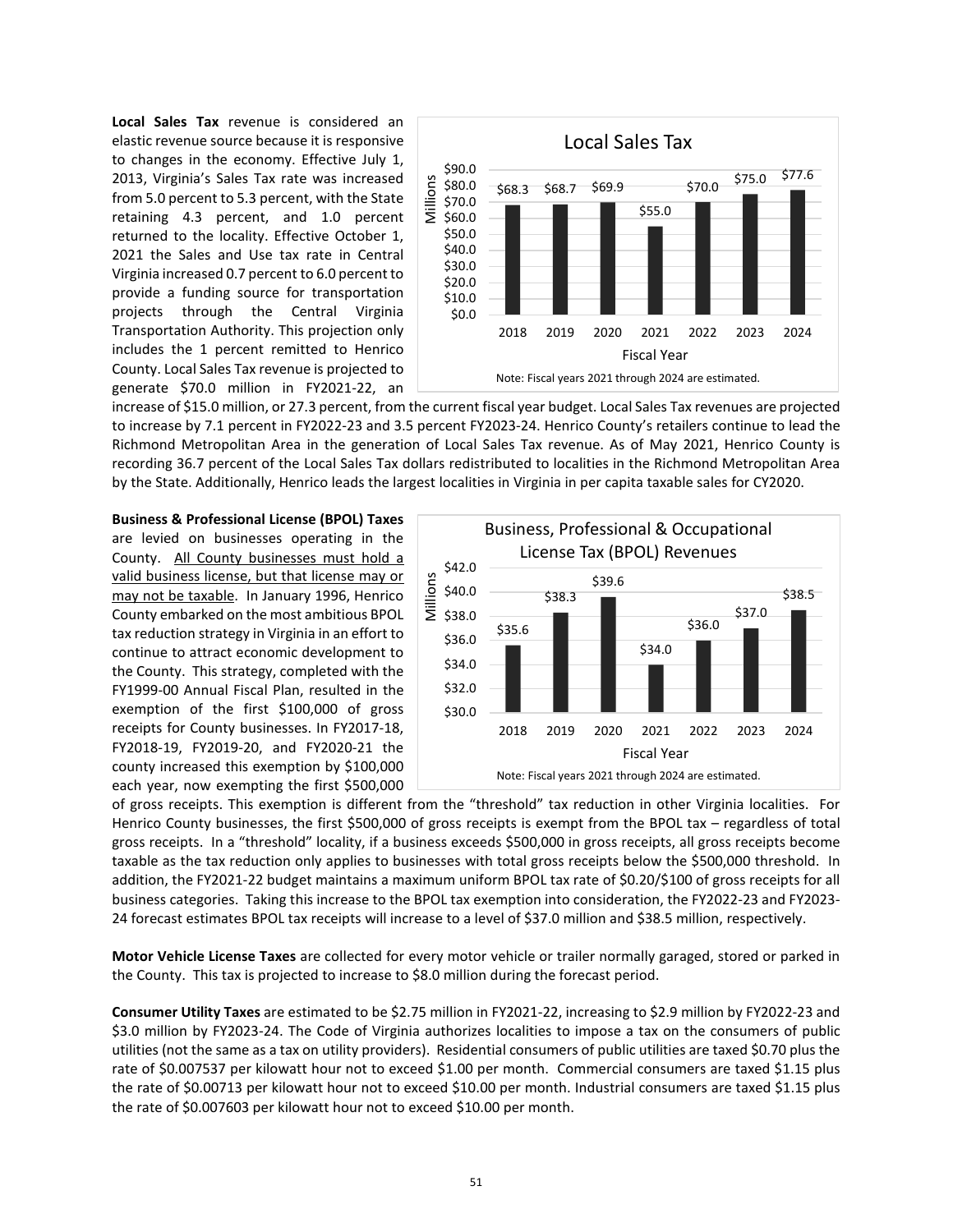**Hotel/Motel Taxes** under the Code of Virginia are defined as "transient occupancy taxes." These taxes are similar to the Sales Tax in that they are based on the value of a purchase, which in this case is a motel or hotel room. The Hotel/Motel Tax rate in the Richmond Metropolitan Area is 8.0 percent, all of which is transferred to the Greater Richmond Convention Center Authority (GRCCA.) At the end of the fiscal year, Henrico County's local 2.0 percent component for tourism expenses will be returned from the GRCCA. Due to continuing impacts of the pandemic on all forms of travel, FY2021-22 revenue estimates for the Hotel/Motel Tax total \$8.0 million. It



is anticipated that revenues will increase by 25.0 percent in FY2022-23 as visitors return to Henrico County and 20.0 percent in FY2023-24, both below pre-pandemic collection levels.

**Food & Beverage (Meals) Tax** represents revenue generated by the passage of the Meals Tax in November 2013. As pledged to the voters in Henrico, the ordinance passed by the Board of Supervisors in February 2014 states the Meals Tax revenue will be earmarked for School's operating, capital, and debt service needs. The FY2021-22 forecast is \$24.0 million driven by improvements to conditions for local businesses still coping with impacts of the recent public health emergency, and it is projected that this revenue will improve to \$26.0 million in FY2022-23 and \$28.0 million in FY2023-24.

**Bank Franchise Taxes** are derived from the taxation of net capital on banks located in the County. In FY2021-22 Bank Franchise Taxes are estimated at \$15.0 million and will remain flat during the projection period.

**Other Local Taxes** include funds received for grantor's taxes, recordation taxes, daily rental tax, and the consumption tax. In total \$7.4 million is budgeted in FY2021-22, which is an increase of 21.1 percent from budgeted collections for the current fiscal year. It is projected that Other Local Taxes will increase to \$8.4 million in FY2022-23 and \$8.8 million in FY2023-24.

### **Other Local Revenue:**

Other Local Revenue is estimated to generate nearly \$32.2 million in FY2021-22. This represents a \$9,615,500, or a 42.6 percent, increase from FY2020-21 due to readjusting sources previously impacted by the public health emergency. More detailed information on each of these categories of local revenue is included in the pages that follow.

|                                  | FY2020-21 |            | FY2021-22       | Increase   | Percent |  |
|----------------------------------|-----------|------------|-----------------|------------|---------|--|
| <b>Other Local Revenue</b>       |           | Original   | Approved        | (Decrease) | Change  |  |
| Permits, Fees, and Licenses      |           | 5,253,500  | \$<br>6,754,000 | 1,500,500  | 28.6%   |  |
| Fines and Forfeitures            |           | 2,085,000  | 2,085,000       |            | $0.0\%$ |  |
| Use of Money and Property        |           | 3,284,700  | 11,334,700      | 8,050,000  | 245.1%  |  |
| Charges for Services             |           | 3,845,500  | 3,710,500       | (135,000)  | (3.5%)  |  |
| Miscellaneous                    |           | 8,107,000  | 8,307,000       | 200,000    | 2.5%    |  |
| <b>Total Other Local Revenue</b> |           | 22,575,700 | 32,191,200      | 9,615,500  | 42.6%   |  |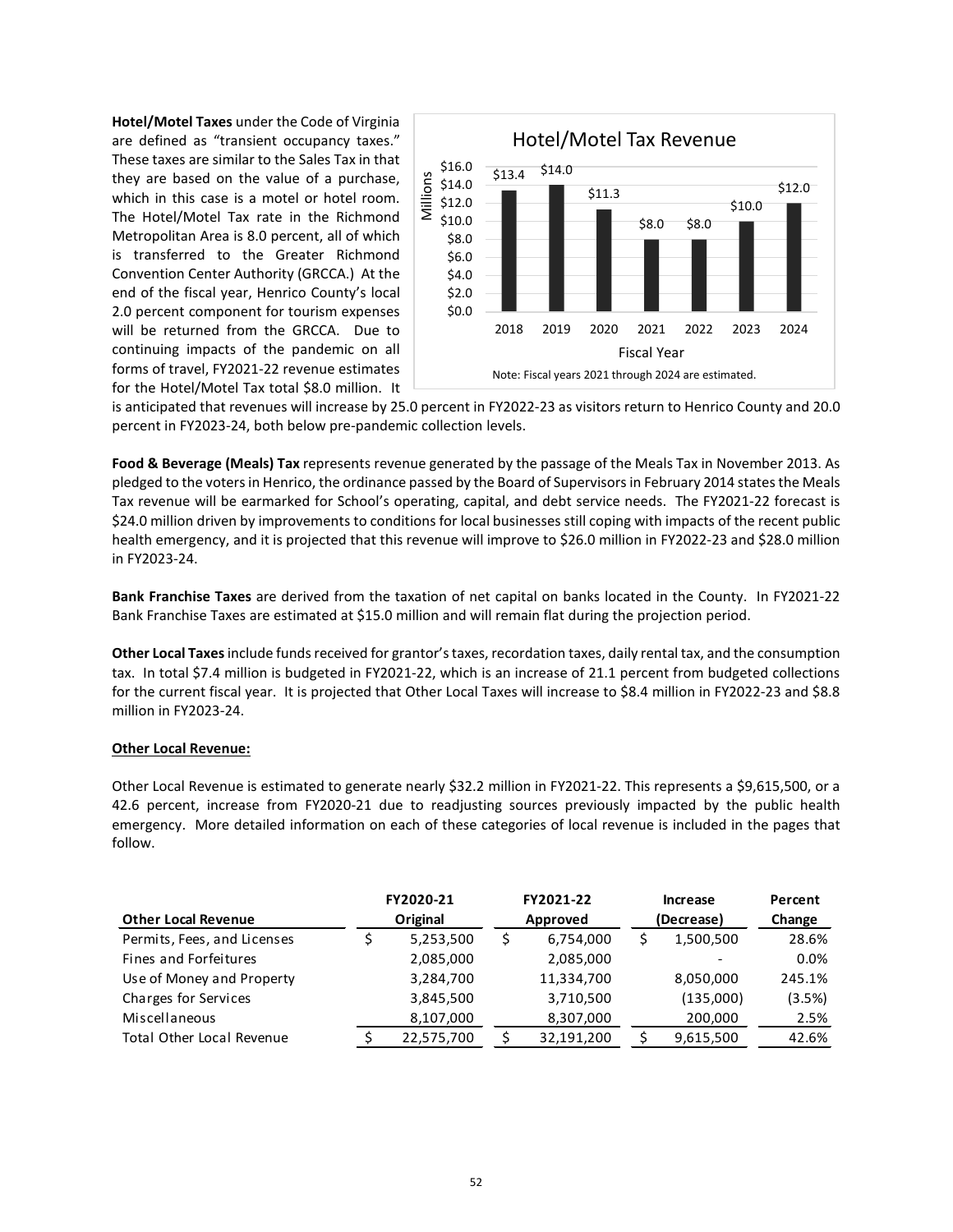**Permits, Fees and Licenses** include structure and equipment permits, municipal library fees, zoning application fees, charges for the rental of school facilities, and dog licenses. This revenue category is estimated to generate \$6.8 million in FY2021-22, which represents a \$1.5 million, or 28.6 percent, increase when compared to FY2020-21.

Building Permit Fees, which are an elastic revenue source, account for 76.1 percent of this revenue category in the current budget year. In FY2021-22, Building Permit Fees are estimated to grow to \$5.5 million. The forecast for Permits, Fees and License revenues are



projected to increase to \$7.0 million in FY2022-23 and \$7.3 million FY2023-24.

**Fines and Forfeitures** include revenue for traffic and parking violations, false alarm fees and courthouse maintenance fees. This category is estimated at \$2.1 million for FY2021-22 and is projected to grow to \$2.2 million for FY2022-23 and remain flat in FY2023-24.

**Use of Money and Property** is estimated to generate \$11.3 million in FY2021-22, an increase of \$8.1 million, or 245.1 percent. This revenue category includes receipts from the sale of County property and interest on County investments. The County generates revenue from the prudent and timely investment of cash reserves in Banker's Acceptances, Certificates of Deposit, Commercial Paper and Treasury Notes. Adherence to stringent cash management principles requires investing public funds in instruments that are safe, liquid, and generate adequate yields (See "Financial Guidelines"). Revenue from the use of money and property is projected to increase to \$11.5



million in FY2022-23 and \$12.0 million in FY2023-24.

**Charges for Services** are revenues paid by users of various County services including participation fees for Recreation and Parks special interest classes and sports leagues, charges for overdue and lost books, cafeteria receipts, and charges for data processing services. Revenue from Charges for Services is estimated at \$3.7 million in FY2021-22 and is projected to increase about 5.1 percent in FY2022-23 and 2.7 percent in FY2023-24.

### **State and Federal Revenue:**

State and Federal revenue is estimated at \$394.0 million in FY2021-22, which represents 35.0 percent of total General Fund revenue. This is a projected increase of approximately 10.6 percent over the current fiscal year, primarily due to restoring funds previously removed over stability concerns from prior experience with this funding source. This category is comprised of revenue for General Government programs totaling \$102.0 million and Education funding of \$292.0 million.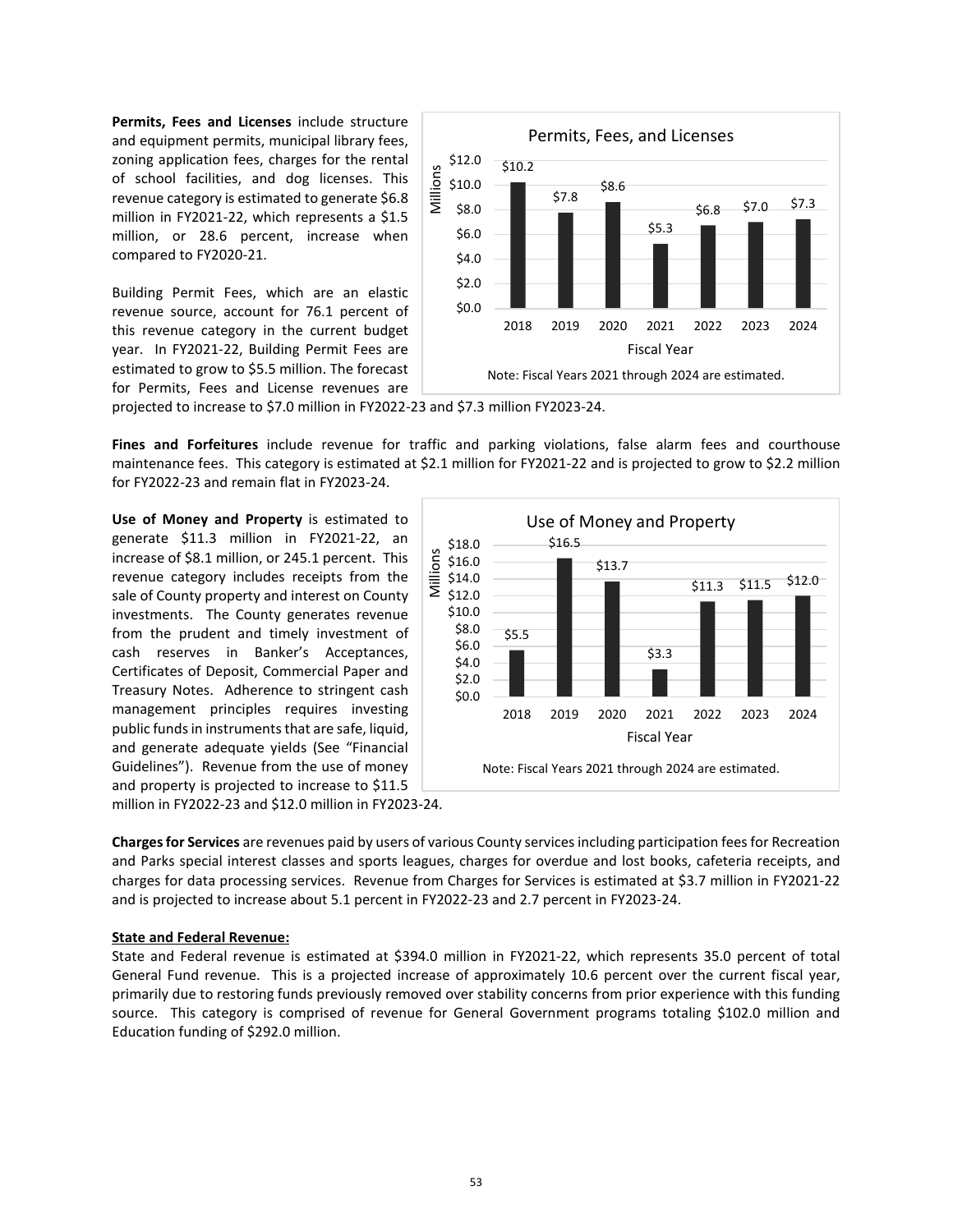**State and Federal Aid to Education** is expected to increase from \$261.7 million projected in FY2020-21 to \$292.0 million in FY2021-22. This represents an increase of \$29.3 million, or 11.6 percent. The projection assumes an increase of 7.0 percent in FY2022-23 and 4.0 percent in FY2023-24.

Federal reimbursements for Education have a minimal impact on the level of total appropriations in the General Fund as all the Federal grants awarded to HCPS are recognized in the County's Special Revenue Fund. In FY2021-22, Federal funding in the General Fund for Education totals \$385,000 and is forecast to remain constant in FY2022-23 and FY2023-24.



**State and Federal Aid to General Government** is estimated at \$102.0 million in FY2021-22. This represents an increase of \$7.3 million, or 7.7 percent, when compared to the FY2020-21 budget. General Government programs for which Henrico County receives State and Federal funding include street and highway maintenance, police, and

partial payments for the salaries and benefits of constitutional officers and their employees. These are projected to increase 4.5 percent in FY2022-23 and 4.0 percent in FY2023-24.

The largest component of State and Federal Aid to General Government is gas tax revenue. Henrico is projected to receive \$48.5 million for road maintenance in FY2021-22. This includes the recalibration of the lane mile rate for which Henrico's gasoline tax allocation is calculated. This recalibration was part of the 2013 Omnibus Transportation package passed by the General Assembly. This forecast projects these funds to grow at a rate of 1.0 percent per year.



projections include the estimate for personal property in one central location (local revenue).

Another significant portion of State Aid to General Governments resulted from legislation approved by the General Assembly in 2006, which passed the Virginia Communications Sales & Use Tax (HB568). This bill changed the way certain communication mediums are taxed in Virginia by removing the taxing authority from localities and placing a statewide tax on certain services. With the passage of HB568, localities no longer administer several local taxes and fees such as the Consumer Utility taxes on landline telephones, the mobile phone utility tax, local E-911, and cable franchise fees. This does not affect the Consumer Utility Tax as it applies to electric and gas companies, as well as Wireless E-911 fees received by the County from the State. In FY2005-06 the County collected \$14.6 million in the four local revenues. While the Communications Sales and Use Tax was supposed to be 'revenue neutral', the projection for FY2021-22 is \$10.0 million.

This forecast projects no Federal Aid to General Government in FY2021-22 as all budgeted sources of Federal Aid are included in the Special Revenue Fund.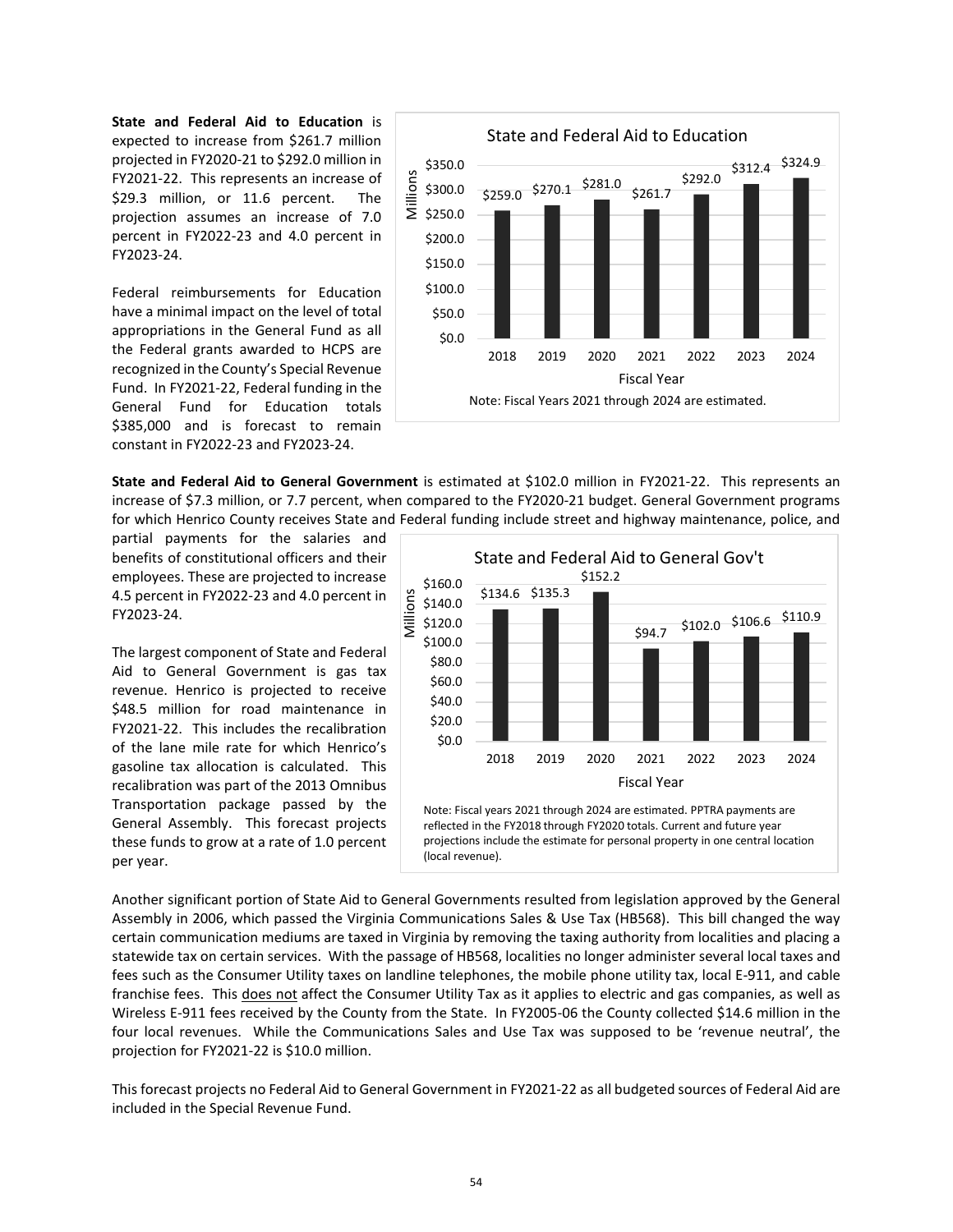# **Expenditures**

# **Assumptions**

While developing the FY2021-22 Annual Fiscal Plan, difficult decisions were required to bring the budget into balance and maintain the real estate tax rate at \$0.87 per \$100 of assessed value in CY2021. These decisions were reached after careful review and planning by the Board of Supervisors. County leaders consistently and intentionally establish a balance between the County's recurring revenues and expenditures being mindful of impacts to future years. The FY2021-22 General Fund Budget of \$983.9 million represents an increase of \$84.8 million or 9.4 percent, which is discussed below and in greater detail in the County Manager's Budget Message and respective department narratives.

Education is the top priority of the Board of Supervisors. In FY2021-22, the Education budget represents 57.0 percent of General Fund expenditures. General Fund Education expenditures total \$560.9 million in the Annual Fiscal Plan, which represents an increase of \$51.0 million, or 10.0 percent. Of the total expenditures in Education, 46.7 percent are funded with locally generated revenues and 53.3 percent are funded with State and Federal funding. It must be noted that the totals above do not include Debt Service costs for Education, which are entirely a local responsibility (see the Debt Service Fund Forecast).

For General Government, the total for the FY2021-22 Annual Fiscal Plan is \$423.0 million, which represents an increase of \$33.8 million, or 8.7 percent. The focus continues to remain on Public Safety, which received a total increase of \$18.4 million of new resources. For the Police Division, \$8.3 million was added for salary increases ensuring Henrico's place as the regional pay leader. Similarly, the Division of Fire gained \$5.5 million for salary increases. Additionally, \$0.9 million, partially from the Division of Fire, was provided for Emergency Management efforts.

General Fund expenditures are forecasted to grow by 3.0 percent in FY2022-23 and 3.0 percent in FY2023-24. The proposed levels of operational funding restored some structure removed last year, ensuring all departments have the greater of last year's allocation or the level of FY2018-19 funding to support the continuation of existing service levels as well as capital projects approved by the Board of Supervisors. In addition, funding has been dedicated for capital projects for Schools, various road maintenance, drainage, and construction projects.

The FY2021-22 Capital Budget, excluding Water & Sewer projects that are reflected in the Water & Sewer Fund Forecast, totals \$201.9 million. The five-year Capital Improvement Program for FY2022 through FY2026 includes requests of \$2.1 billion. The County of Henrico will continue to ensure necessary Capital Projects are funded in a manner that maintains the County's AAA/AAA/Aaa bond ratings (See "Financial Guidelines"). Included in the FY2021-22 Capital Budget, is \$9.0 million that provides the first year allocation of funding needed for creation of a \$12 million Transitional Recovery Center providing support to efforts combating opioid and other addictions.

As a means of ensuring the County does not rely too heavily on debt financing for required infrastructure improvements, the FY2021-22 Annual Fiscal Plan includes \$45.6 million in pay as you go funding from a variety of sources. The FY2020-21 transfer includes a \$9.1 million allocation from the Designated General Fund balance for school roof replacements and technology projects, county mechanical, roof, pavement, and energy projects, \$12.4 million from Designated General Fund reserves for school and firehouse land acquisitions and the first year allocation for the addiction recovery center, \$5.0 million of Meals Tax revenues for school projects, \$4.0 million of Meals Tax Reserves also for school needs, \$2.3 million of dedicated General Fund Stormwater revenues for MS4 compliance, \$1.8 million in Motor Vehicle License Fees slated for drainage projects, and \$11.0 million in General Fund reserves for school and county vehicle replacement.

**To (From) Debt Service Fund** represents the forecast of General Fund support to the Debt Service Fund. The debt service levels through FY2023-24 are calculated on new, existing and projected debt service requirements. The forecast period is based on projected debt service costs arising from all prior debt issues, including debt authorized in prior referenda in 2005, and 2016.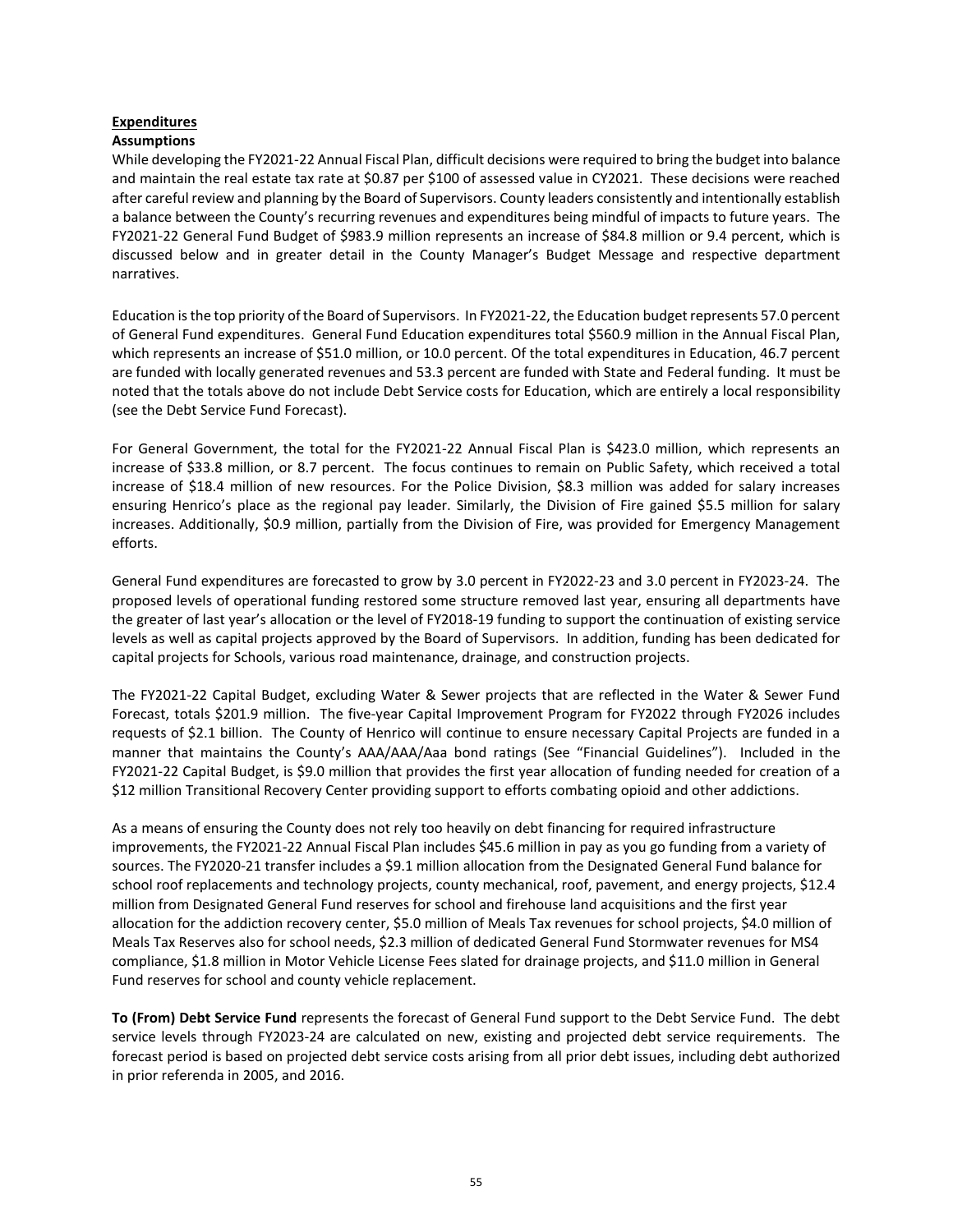**To (From) Capital Projects** is projected at \$45.6 million for FY2021-22, for pay-as-you-go projects discussed above. Projections for anticipated capital projects in FY2022-23 and FY2023-24 include transfers of \$43.2 million and \$51.2 million respectively.

**To (From) Water and Sewer Enterprise Fund** represents the annual transfer to pay for the debt service costs associated with \$32.0 million in debt for infrastructure improvements made at the Elko Industrial Tract for current and future economic development prospects. The FY2021-22 estimate of these costs is \$1.9 million and the costs for FY2022-23 totaling \$1.9 million and FY2023-24 totaling \$2.2 million.

**To (From) Risk Management Fund** is the transfer of funds to support risk management operations. The fund was established in FY2004-05. The FY2021-22 transfer is for \$9.5 million to support the County's Risk Management operations, which includes the cost of the County's self-insurance program (excluding healthcare, which is a separate Internal Service Fund), the cost to purchase insurance policies, and funding the administrative costs of the operation. The anticipated transfer to fund the cost of the County's Risk Management operation is estimated to increase to \$10.5 million in FY2022-23 and \$11.5 million in FY2023-24 to minimize mid-year budget amendments for this area.

**To (From) Special Revenue Fund** is the anticipated local requirement from the General Fund to support a variety of State and Federal grant programs including the Capital Region Workforce Partnership (CRWP – formerly CATC), the Community Corrections Services Program (CCP), the Department of Social Services including the Children's Services Act (CSA) program, and the Virginia Juvenile Community Crime Control Act (VJCCCA). Also included in the transfer is the County's funding for the curbside-recycling program in the Solid Waste Division and the County's funding for the Department of Mental Health and Developmental Services. The transfer to the Special Revenue Fund is estimated at \$36.9 million in FY2021-22. The projections over the forecast period are \$38.0 million in FY2022-23 and \$39.1 million in FY2023-24 and were determined after analyzing all the individual components of the Special Revenue Fund.

**To (From) JRJDC Agency Fund** represents the transfer to pay for Henrico County's share of the operating costs and debt service requirements associated with the James River Juvenile Detention Center (JRJDC). The JRJDC Agency Fund accounts for the James River Juvenile Detention Center budget. Henrico County, as the majority partner serves as the fiscal agent for the James River Juvenile Detention Center Commission. The JRJDC Agency Fund accounts for the Commission's revenues from participating localities, operating and debt service expenditures. As the forecast indicates, the transfer to the JRJDC Agency Fund is anticipated at \$3.4 million for FY2021-22 increasing to \$3.6 million in FY2022-23 and \$3.7 million in FY2023-24.

**(To) From OPEB - GASB 45** represents the anticipated funding for the costs associated with the accounting requirement issued by the Government Accounting Standards Board (GASB) known as GASB 45. A new fiduciary fund was created in FY2006 with an allocation of \$6.7 million. The transfer will allow the County to budget for the annual cost of public employee non-pension benefits, all outstanding obligations and commitments related to Other Post-Employment Benefits (OPEB) in the same manner as reporting financial information for pensions. Projections for FY2021-22 through FY2023-24 total \$2.7 million each year, which is anticipated to fully fund the County's obligation.

**(To) From Line of Duty** represents the anticipated funding needed for expenses associated with the Line of Duty payments. The Line of Duty Fiduciary Fund was created in the FY2012-13 Annual Fiscal Plan because of a mandate from the Commonwealth of Virginia that requires localities to pay the cost of this State approved benefit. Projections for FY2021-22 are \$1.3 million, FY2022-23 are \$1.3 million and \$1.4 million in FY2023-24.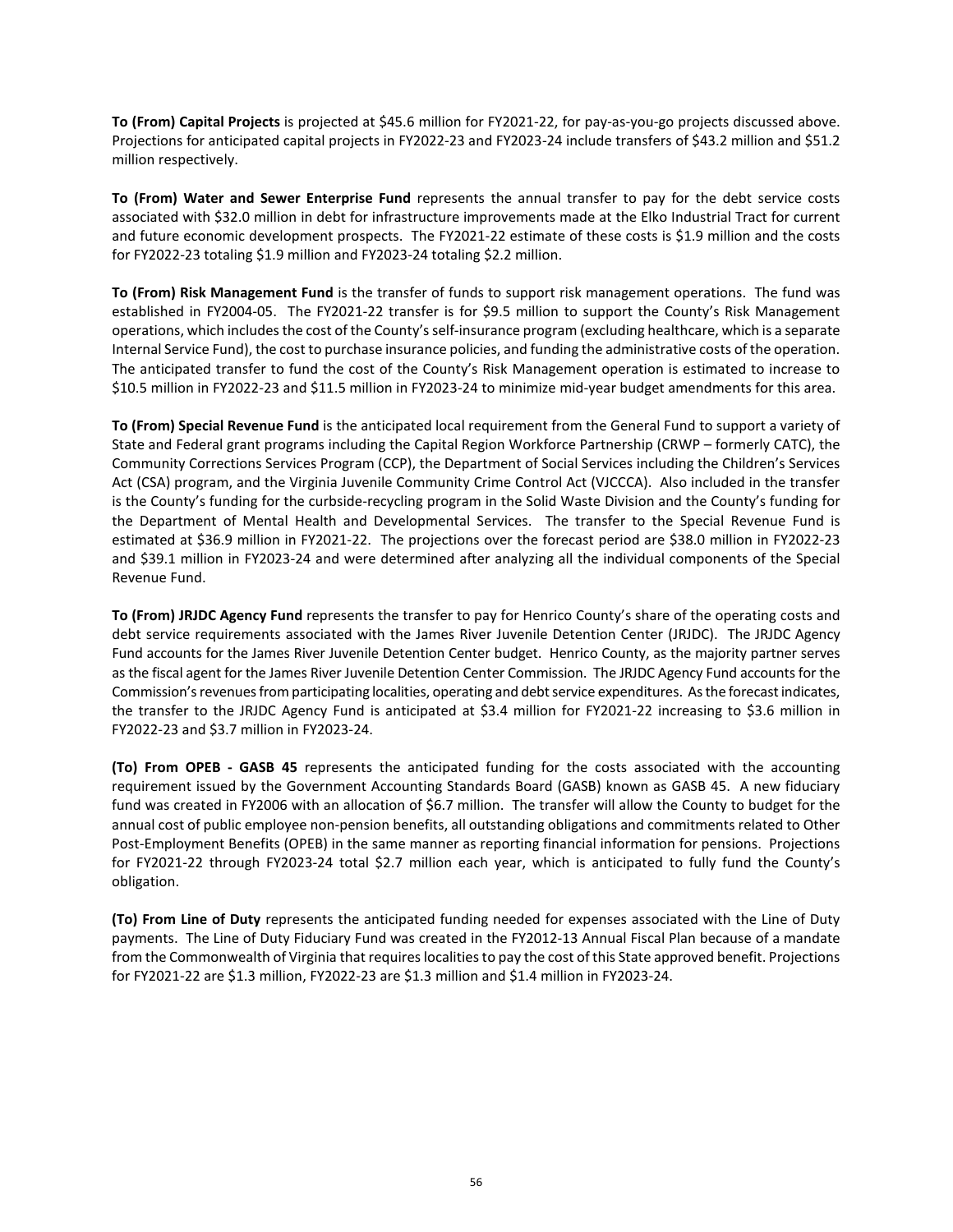**(To) From Long Term Disability** represents the anticipated funding needed for expenses associated with the payments for County-provided long-term disability benefit for eligible General Government and Schools employees. In January 2017, the county contracted with Metropolitan Life Insurance Company to fully insure and administer a long-term disability program. Projections for FY2021-22 through FY2023-24 remain flat at \$600,000 each year, which will fund the County's obligation in this area.

**(To) From Fund Balance – General** encompasses any money used to fund capital projects in 4 areas: Capital Projects, Capital Reserves (including Meals Tax exclusively for education), Assigned, and Unassigned. Funding decreases from \$34.5 million in FY2021-22 to \$10.8 million in FY2022-23 to \$10.5 in FY2023-24. As cited above, the 2021-22 figure incorporates \$7.1 million in pay as you go construction for Capital Projects and \$12.4 in a Capital Reserve for specific projects cited above, plus \$4.0 million for meals tax reserve for education projects, and \$11.0 million in Assigned fund balance for vehicle and apparatus replacements. The 2022-23 figure incorporates \$10.0 million in pay as you go construction for specific Capital Projects, and \$0.8 in Unassigned fund balance. The 2023-24 figure incorporates \$10.0 million in pay as you go construction for Capital Projects, and \$0.5 in Unassigned fund balance.

**(To) From State Revenue Stabilization Fund** is used to offset reduced State revenues in the event of a future recession. Since recession has not occurred, in FY2021-22 no funds will be added, but the total fund balance is \$4.5 million contained in County reserves.

**From Sinking Fund – Bond Ops** are funds held in reserve to offset increases in future operating costs associated with schools, parks, fire facilities, and libraries that will be constructed with General Obligation Bond funds authorized by the voters in the November 2016 referendum. The use of the designated fund balance is an allocation from the Sinking Fund reserve, which was first created by the Board of Supervisors in FY2002 to pay for Bond Referendum operating costs. In FY2021-22, \$4.6 million was included for the opening of Highland Springs and Tucker High Schools and the expansion of Holliday elementary school, FY2022-23 includes \$0.7 million for operating costs related to opening or expanding Glover, Dorey, Cheswick and Deep Run parks, and FY2023-24 includes \$3.4 million for opening the Eastgate Fire Station and opening or expanding Three Lakes, Tuckahoe, Tuckahoe Creek and Taylor parks.

**Ending General Fund Balance** represents reserves not appropriated for expenditure, including the assigned and unassigned balances. The unassigned portion of fund balance in FY2013 was reduced to 15.0 percent, from 18.0 percent of general fund expenditures to accommodate the funding of replacement Education and General Government vehicles. Unassigned fund balance is projected at 15.0 percent of general fund expenditures in FY2021- 22, FY2022-23, and FY2023-24.